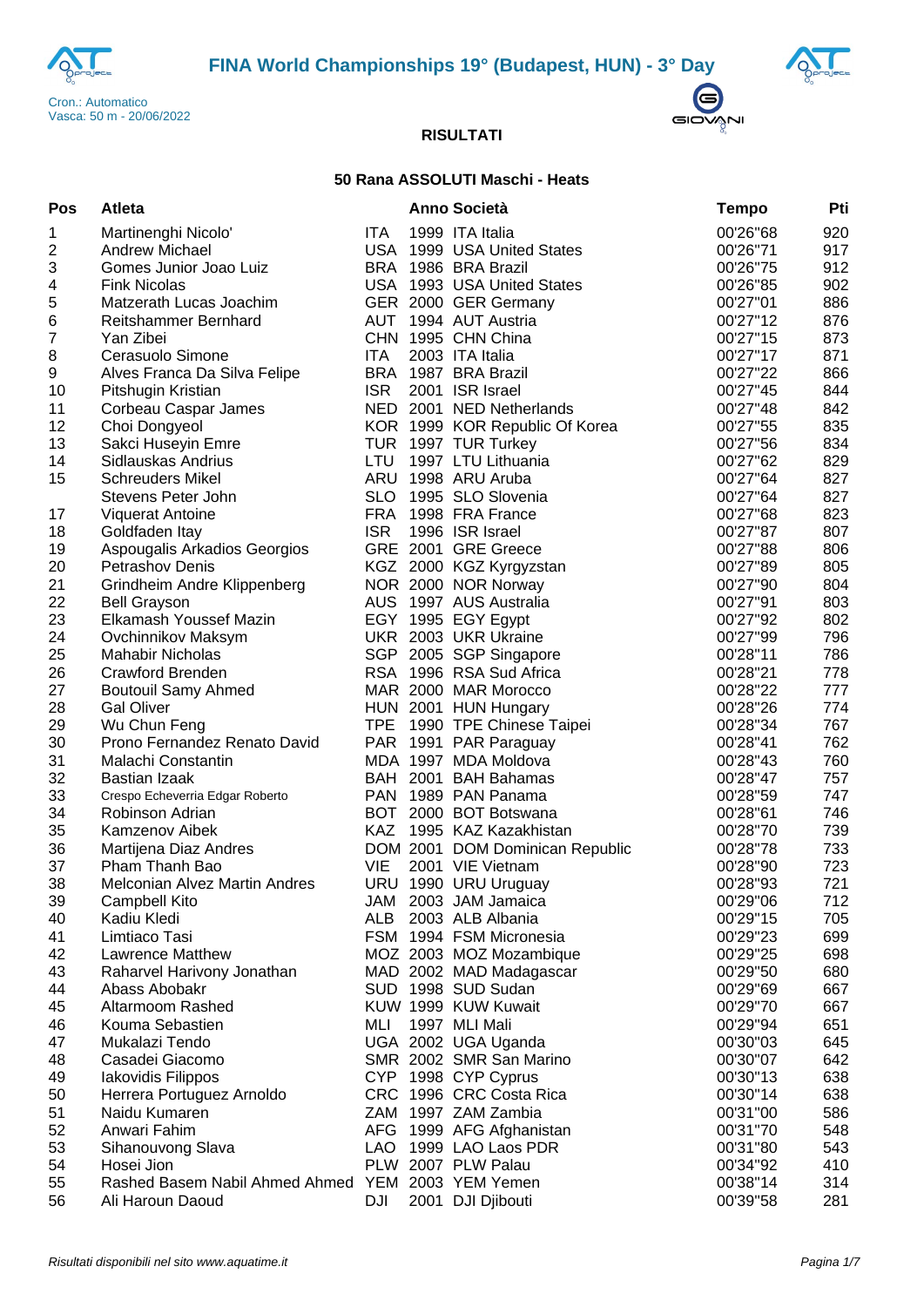





| 57 | Chopho Refiloe                | LES 1990 LES Lesotho           | 00'40"56     | 261 |
|----|-------------------------------|--------------------------------|--------------|-----|
|    | Horrego Valle Julio           | HON 1998 HON Honduras          | Squalificato |     |
|    | Epitropov Lyubomir            | BUL 1999 BUL Bulgaria          | Squalificato |     |
|    | Fenelus J Asdad               | HAI 1996 HAI Haiti             | Squalificato |     |
|    | Calero Suarez Julio Alejandro | CUB 2002 CUB Cuba              | Squalificato |     |
|    | Gomes Filipe Miguel Escudeiro | MAW 1997 MAW Malawi            | Squalificato |     |
|    | Obama Nkara Higinio Ndong     | GEQ 2003 GEQ Ecuatorial Guinea | Squalificato |     |
|    | Gunsennorov Zandanbal         | MGL 1996 MGL Mongolia          | Squalificato |     |
|    | Dergousoff James              | CAN 1996 CAN Canada            | Squalificato |     |
|    |                               |                                |              |     |

# **200 Stile Libero ASSOLUTI Femmine - Heats**

| Pos              | Atleta                         |            | <b>Anno Società</b>            | <b>Tempo</b> | Pti |
|------------------|--------------------------------|------------|--------------------------------|--------------|-----|
| 1                | Yang Junxuan                   |            | CHN 2002 CHN China             | 01'56"58     | 910 |
| $\boldsymbol{2}$ | <b>Wilson Madison</b>          |            | AUS 1994 AUS Australia         | 01'56"85     | 903 |
| 3                | Smith Leah                     |            | USA 1995 USA United States     | 01'57"22     | 895 |
|                  | <b>Oleksiak Penny</b>          |            | CAN 2000 CAN Canada            | 01'57"22     | 895 |
| 5                | O'Callaghan Mollie             |            | AUS 2004 AUS Australia         | 01'57"28     | 893 |
| 6                | Anderson Freya Ann Alexandra   |            | GBR 2001 GBR Great Britain     | 01'57"53     | 888 |
| $\overline{7}$   | Segel Janja                    |            | SLO 2001 SLO Slovenia          | 01'57"71     | 884 |
| $\, 8$           | <b>Balduccini Stephanie</b>    |            | BRA 2004 BRA Brazil            | 01'57"81     | 881 |
| 9                | Gose Isabel Marie              |            | GER 2002 GER Germany           | 01'57"94     | 879 |
| 10               | <b>Bonnet Charlotte</b>        |            | FRA 1995 FRA France            | 01'58"14     | 874 |
| 11               | Fairweather Erika Jane         | <b>NZL</b> | 2003 NZL Nuova Zelanda         | 01'58"26     | 871 |
| 12               | Tang Muhan                     |            | CHN 2003 CHN China             | 01'58"28     | 871 |
| 13               | Steenbergen Marrit             |            | NED 2000 NED Netherlands       | 01'58"33     | 870 |
| 14               | <b>Ruck Taylor</b>             |            | CAN 2000 CAN Canada            | 01'58"41     | 868 |
| 15               | <b>Weinstein Claire</b>        |            | USA 2007 USA United States     | 01'58"76     | 860 |
| 16               | Fain Katja                     |            | SLO 2001 SLO Slovenia          | 01'58"84     | 859 |
| 17               | <b>Dumont Valentine</b>        | BEL        | 2000 BEL Belgium               | 01'58"86     | 858 |
| 18               | Padar Nikoletta                |            | HUN 2006 HUN Hungary           | 01'58"90     | 857 |
| 19               | <b>Colbert Freya Constance</b> |            | GBR 2004 GBR Great Britain     | 01'59"48     | 845 |
| 20               | Jorunnardottir Saefridur Sol   | <b>ISL</b> | 2000 ISL Iceland               | 02'00"61     | 821 |
| 21               | Kahler Marlene                 |            | AUT 2001 AUT Austria           | 02'00"75     | 819 |
| 22               | <b>Gamez Matos Elisbet</b>     |            | CUB 1997 CUB Cuba              | 02'00"86     | 816 |
| 23               | Golovaty Daria                 | <b>ISR</b> | 2005 ISR Israel                | 02'01"01     | 813 |
| 24               | Durango Restrepo Karen         |            | COL 2001 COL Colombia          | 02'01"61     | 801 |
| 25               | Maluka leva                    | <b>LAT</b> | 2003 LAT Latvia                | 02'02"43     | 785 |
| 26               | Jung Hyunyoung                 |            | KOR 2005 KOR Republic Of Korea | 02'02"64     | 781 |
| 27               | <b>Astedt Sofia</b>            |            | SWE 2003 SWE Svezia            | 02'03"22     | 770 |
| 28               | Gold Aleksa                    |            | EST 2000 EST Estonia           | 02'03"46     | 766 |
| 29               | Angelova Zhanet Yavorova       | <b>BUL</b> | 2004 BUL Bulgaria              | 02'05"88     | 722 |
| 30               | Mejia Arce Lucero              |            | GUA 2007 GUA Guatemala         | 02'06"78     | 707 |
| 31               | Kwanmuang Kamonchanok          |            | THA 2005 THA Thailand          | 02'07"20     | 700 |
| 32               | Nabi Jehanara                  |            | PAK 2004 PAK Pakistan          | 02'11"13     | 639 |
| 33               | Kuipers Natalia Jean           | <b>ISV</b> | 2002 ISV Virgin Islands        | 02'12"20     | 624 |
| 34               | Mitchell Bianca                | ANT        | 2001 ANT Antigua & Barbuda     | 02'13"84     | 601 |
| 35               | <b>Collymore Tilly</b>         |            | GRN 2007 GRN Grenada           | 02'15"68     | 577 |
| 36               | Soukup Therese                 |            | SEY 2003 SEY Seychelles        | 02'16"23     | 570 |
| 37               | Forson Zaira                   |            | GHA 2005 GHA Ghana             | 02'20"83     | 516 |
| 38               | Panuve Charissa Sofia          |            | TGA 1994 TGA Kingdom Of Tonga  | 02'22"93     | 493 |
| 39               | Santos Keana                   |            | GUM 2007 GUM Guam              | 02'30"08     | 426 |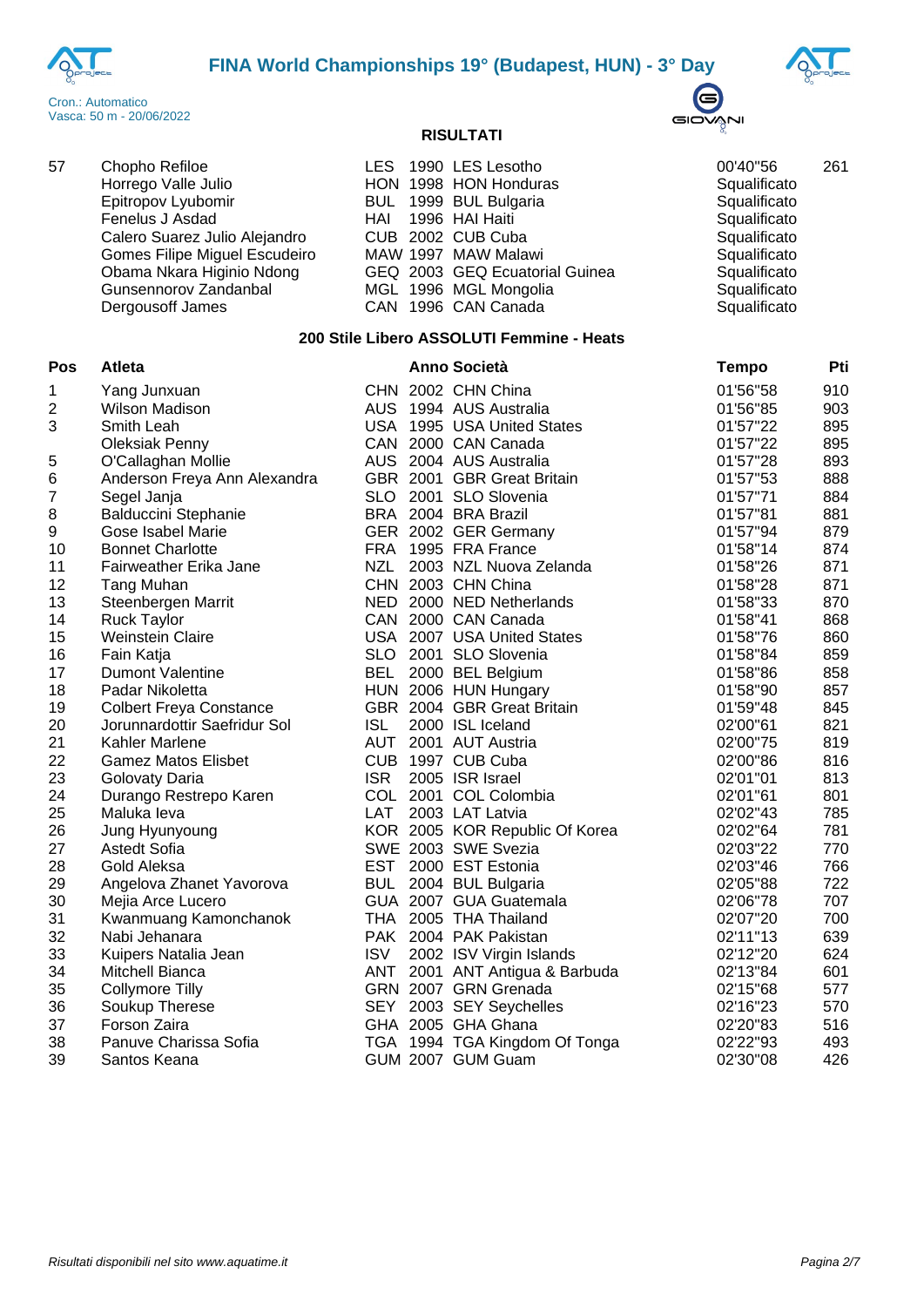





## **200 Farfalla ASSOLUTI Maschi - Heats**

| Pos                     | <b>Atleta</b>                     |            | Anno Società                      | <b>Tempo</b> | Pti |
|-------------------------|-----------------------------------|------------|-----------------------------------|--------------|-----|
| 1                       | <b>Milak Kristof</b>              |            | HUN 2000 HUN Hungary              | 01'54"10     | 913 |
| $\overline{\mathbf{c}}$ | Ponti Noe'                        | <b>SUI</b> | 2001 SUI Switzerland              | 01'54"75     | 898 |
| 3                       | Honda Tomoru                      | <b>JPN</b> | 2001 JPN Japan                    | 01'54"94     | 894 |
| 4                       | Julian Trenton                    |            | USA 1998 USA United States        | 01'55"04     | 891 |
| 5                       | Razzetti Alberto                  | <b>ITA</b> | 1999 ITA Italia                   | 01'55"71     | 876 |
| 6                       | Chmielewski Krzysztof             |            | POL 2004 POL Polonia              | 01'55"73     | 875 |
| $\overline{\mathbf{7}}$ | Urlando Gianluca                  |            | USA 2002 USA United States        | 01'55"94     | 871 |
| 8                       | Kenderesi Tamas                   |            | HUN 1996 HUN Hungary              | 01'56"09     | 867 |
| $\boldsymbol{9}$        | <b>Zirk Kregor</b>                | <b>EST</b> | 1999 EST Estonia                  | 01'56"13     | 866 |
| 10                      | Gomes De Deus Leonardo            |            | BRA 1991 BRA Brazil               | 01'56"35     | 861 |
| 11                      | Marchand Leon                     |            | FRA 2002 FRA France               | 01'56"38     | 861 |
|                         | Carini Giacomo                    | ITA.       | 1997 ITA Italia                   | 01'56"38     | 861 |
| 13                      | Niu Guangsheng                    |            | CHN 2004 CHN China                | 01'56"48     | 859 |
| 14                      | <b>Guy James George</b>           |            | GBR 1995 GBR Great Britain        | 01'56"63     | 855 |
| 15                      | Terada Takumi                     | <b>JPN</b> | 1998 JPN Japan                    | 01'56"70     | 854 |
| 16                      | Wang Eddie Kuan Hung              |            | TPE 2002 TPE Chinese Taipei       | 01'56"87     | 850 |
| 17                      | Ruvalcaba Cruz Hector             |            | MEX 1997 MEX Mexico               | 01'56"96     | 848 |
| 18                      | Ivanov Antani                     |            | BUL 1999 BUL Bulgaria             | 01'57"00     | 847 |
| 19                      | Kim Minseop                       |            | KOR 2004 KOR Republic Of Korea    | 01'57"43     | 838 |
| 20                      | Croenen Louis                     | <b>BEL</b> | 1994 BEL Belgium                  | 01'57"63     | 834 |
| 21                      | Chen Juner                        |            | CHN 2004 CHN China                | 01'58"31     | 819 |
| 22                      | Kesil' Denys                      |            | UKR 2000 UKR Ukraine              | 01'58"36     | 818 |
| 23                      | Otaiza Hernandez Jorge Eliezer    |            | VEN 2003 VEN Venezuela            | 01'58"54     | 815 |
| 24                      | Gough Bowen                       |            | AUS 1998 AUS Australia            | 01'58"66     | 812 |
| 25                      | Prakash Sajan Prakash             | <b>IND</b> | 1993 IND India                    | 01'58"67     | 812 |
| 26                      | Stjepanovic Velimir               |            | SRB 1993 SRB Serbia               | 01'59"44     | 796 |
| 27                      | Moon Seungwoo                     |            | KOR 2002 KOR Republic Of Korea    | 01'59"81     | 789 |
| 28                      | Ong Jung Yi                       |            | SGP 2001 SGP Singapore            | 02'00"18     | 782 |
| 29                      | <b>Hussey Patrick</b>             |            | CAN 2001 CAN Canada               | 02'00"24     | 780 |
| 30                      | Gordillo Guzman Erick             |            | GUA 1999 GUA Guatemala            | 02'00"48     | 776 |
| 31                      | Nagy Richard                      |            | SVK 1993 SVK Slovakia             | 02'00"83     | 769 |
| 32                      | Ho Nguyen Duy Khoa                | <b>VIE</b> | 2005 VIE Vietnam                  | 02'01"05     | 765 |
| 33                      | Ferreira De Moraes Gonche Matheus |            | BRA 1999 BRA Brazil               | 02'01"65     | 754 |
| 34                      | <b>Baffico Balharry Felipe</b>    | <b>CHI</b> | 2005 CHI Chile                    | 02'01"99     | 747 |
| 35                      | Wongcharoen Navaphat              |            | THA 1997 THA Thailand             | 02'02"10     | 745 |
| 36                      | Valizada Ramil                    | AZE        | 2004 AZE Azerbaijan               | 02'02"41     | 740 |
| 37                      | Dols Keanan Michael               |            | JAM 1998 JAM Jamaica              | 02'04"04     | 711 |
| 38                      | <b>Bachmann Simon</b>             | <b>SEY</b> | 1999 SEY Seychelles               | 02'06"70     | 667 |
| 39                      | Sabt Ghalib Salem                 |            | UAE 2005 UAE United Arab Emirates | 02'08"21     | 644 |
| 40                      | Hernandez Huerta Gerald           |            | NCA 2004 NCA Nicaragua            | 02'09"26     | 628 |
| 41                      | Ibrahim Mubal Azzam               |            | MDV 2000 MDV Maldives             | 02'36"74     | 352 |
|                         | Mesfar Heni                       |            | TUN 2007 TUN Tunisia              | Squalificato |     |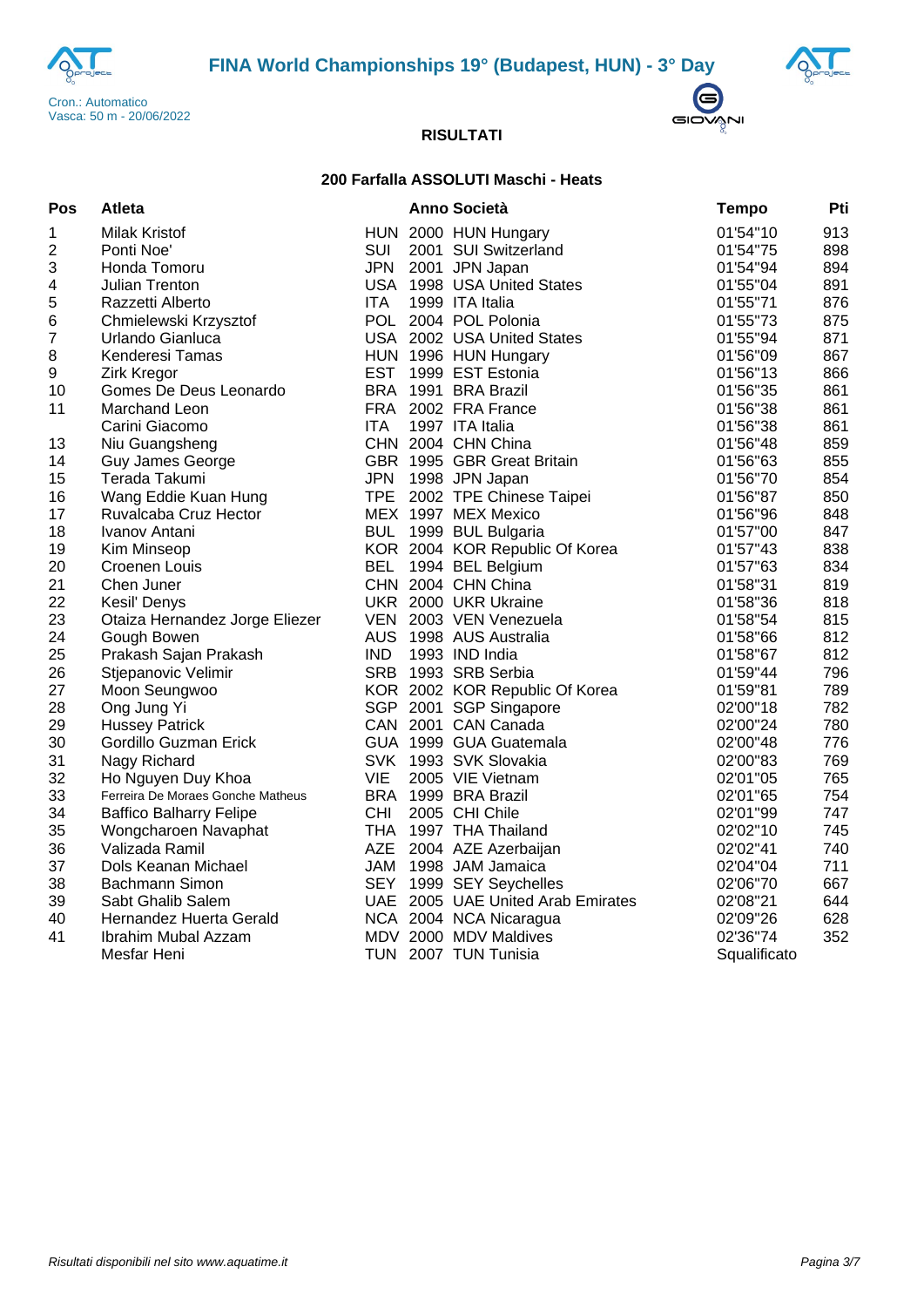





## **800 Stile Libero ASSOLUTI Maschi - Heats**

| Pos            | <b>Atleta</b>                     |            | <b>Anno Società</b>            | Tempo    | Pti |
|----------------|-----------------------------------|------------|--------------------------------|----------|-----|
| 1              | Romanchuk Mykhailo                |            | UKR 1996 UKR Ukraine           | 07'44"75 | 920 |
| $\overline{c}$ | <b>Wellbrock Florian</b>          |            | GER 1997 GER Germany           | 07'44"80 | 920 |
| 3              | Detti Gabriele                    | ITA.       | 1994 ITA Italia                | 07'46"08 | 912 |
| 4              | Paltrinieri Gregorio              | ITA.       | 1994 ITA Italia                | 07'46"24 | 911 |
| 5              | <b>Wiffen Daniel</b>              | <b>IRL</b> | 2001 IRL Ireland               | 07'46"32 | 911 |
| 6              | <b>Finke Robert Bobby</b>         | USA        | 1999 USA United States         | 07'46"36 | 911 |
| $\overline{7}$ | Pereira Da Costa Guilherme        |            | BRA 1998 BRA Brazil            | 07'46"90 | 908 |
| 8              | <b>Joly Damien</b>                | <b>FRA</b> | 1992 FRA France                | 07'47"46 | 904 |
| 9              | <b>Short Samuel Jack</b>          |            | AUS 2003 AUS Australia         | 07'48"28 | 900 |
| 10             | Jervis Daniel O                   |            | GBR 1996 GBR Great Britain     | 07'50"55 | 887 |
| 11             | Christiansen Henrik               |            | NOR 1996 NOR Norway            | 07'50"98 | 884 |
| 12             | <b>Clark Charlie</b>              |            | USA 2002 USA United States     | 07'51"59 | 881 |
| 13             | Aly Elkamash Marwan               |            | EGY 1993 EGY Egypt             | 07'52"08 | 878 |
| 14             | Kim Woomin                        |            | KOR 2001 KOR Republic Of Korea | 07'53"27 | 871 |
| 15             | <b>Martens Lukas</b>              |            | GER 2001 GER Germany           | 07'55"21 | 861 |
| 16             | <b>Markos Dimitrios</b>           |            | GRE 2001 GRE Greece            | 08'00"08 | 835 |
| 17             | Soloveychik Bar                   | <b>ISR</b> | 2000 ISR Israel                | 08'04"14 | 814 |
| 18             | Zhang Ziyang                      | <b>CHN</b> | 2001 CHN China                 | 08'04"18 | 814 |
| 19             | <b>Garach Benito Carlos</b>       | ESP        | 2004 ESP Spagna                | 08'05"52 | 807 |
| 20             | Morales Restrepo Juan Manuel      |            | COL 2000 COL Colombia          | 08'05"61 | 807 |
| 21             | Kalmar Akos                       |            | HUN 2000 HUN Hungary           | 08'06"67 | 801 |
| 22             | Da Graca Antunes Lopes Jose Paulo |            | POR 2000 POR Portugal          | 08'14"40 | 764 |
| 23             | Rawat Kushagra                    | IND.       | 2000 IND India                 | 08'15"96 | 757 |
| 24             | Ponce De Leon Castilla Rafael     | PER        | 2000 PER Per                   | 08'17"49 | 750 |
| 25             | Nguyen Huu Kim Son                | VIE        | 2002 VIE Vietnam               | 08'24"02 | 721 |
| 26             | Falcon Mojarrieta Rodolfo Javier  |            | CUB 2001 CUB Cuba              | 08'24"45 | 719 |
| 27             | <b>Bianchi Loris</b>              |            | SMR 2001 SMR San Marino        | 08'27"93 | 705 |
| 28             | Cheuk Ming Ho                     |            | HKG 2002 HKG Hong Kong         | 08'32"67 | 685 |
| 29             | Thammananthachote Ratthawit       | THA        | 2002 THA Thailand              | 08'35"86 | 673 |
| 30             | Siddiqui Muhammad Amaan           |            | PAK 2006 PAK Pakistan          | 08'57"59 | 594 |

## **200 Stile Libero ASSOLUTI Maschi - Final**

| <b>Pos</b>     | <b>Atleta</b>        |  | <b>Anno Società</b>            | <b>Tempo</b> | Pti |
|----------------|----------------------|--|--------------------------------|--------------|-----|
| $\mathbf{1}$   | Popovici David       |  | ROU 2004 ROU Romania           | 01'43"21     | 965 |
| $\mathbf{2}$   | Hwang Sunwoo         |  | KOR 2003 KOR Republic Of Korea | 01'44"47     | 930 |
| 3              | Dean Tom             |  | GBR 2000 GBR Great Britain     | 01'44"98     | 917 |
| $\overline{4}$ | Kibler Drew          |  | USA 2000 USA United States     | 01'45"01     | 916 |
| 5              | <b>Aubock Felix</b>  |  | AUT 1996 AUT Austria           | 01'45"11     | 913 |
| 6              | <b>Smith Kieran</b>  |  | USA 2000 USA United States     | 01'45"16     | 912 |
| $7^{\circ}$    | <b>Martens Lukas</b> |  | GER 2001 GER Germany           | 01'45"73     | 897 |
| 8              | Winnington Elijah    |  | AUS 2000 AUS Australia         | 01'45"82     | 895 |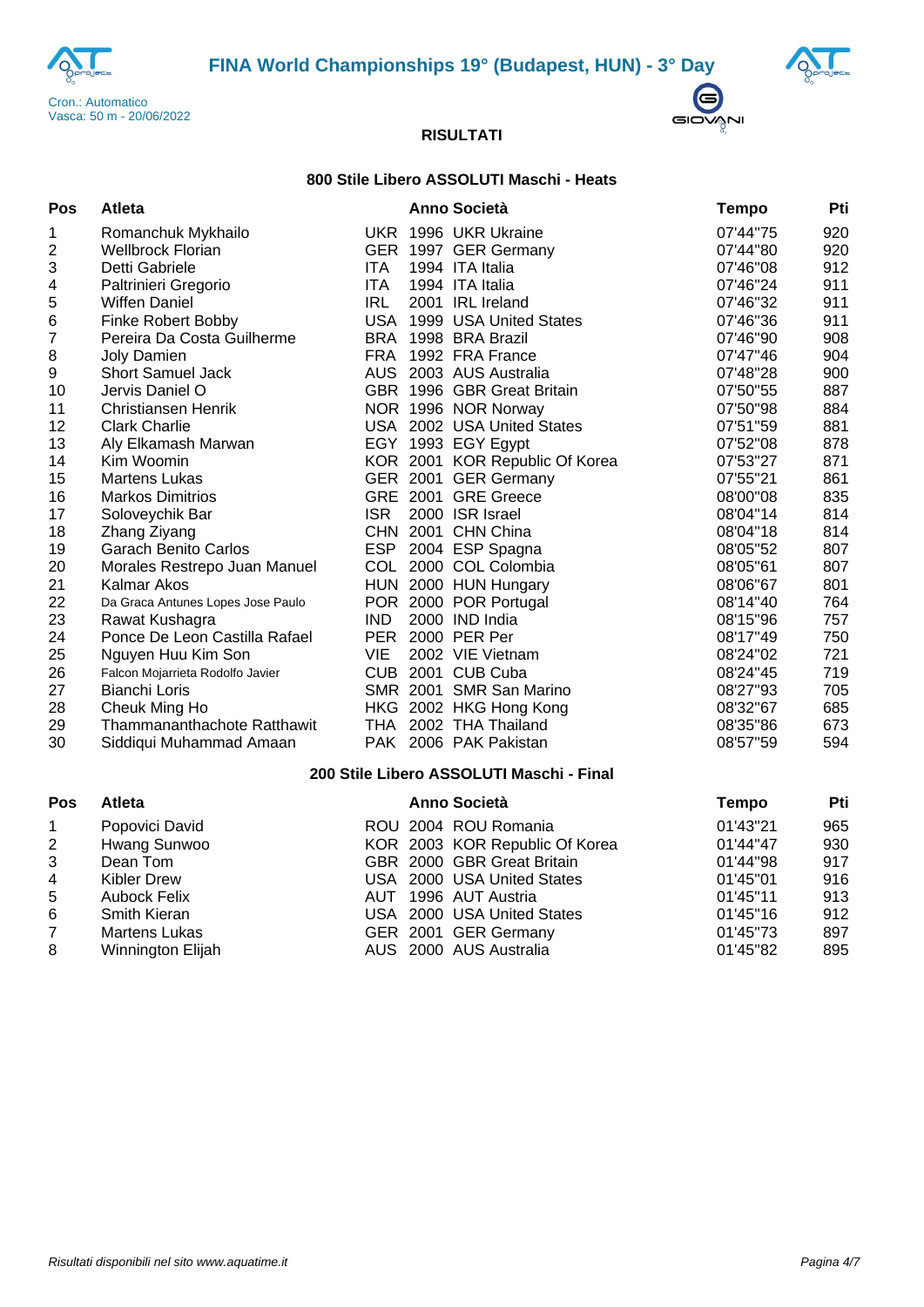





## **1500 Stile Libero ASSOLUTI Femmine - Final**

| <b>Pos</b>     | <b>Atleta</b>                   |      | Anno Società               | Tempo    | Pti |
|----------------|---------------------------------|------|----------------------------|----------|-----|
| $\mathbf{1}$   | Ledecky Kathleen                |      | USA 1997 USA United States | 15'30"15 | 969 |
| 2              | Grimes Katie                    |      | USA 2006 USA United States | 15'44"89 | 924 |
| 3              | Pallister Lani                  |      | AUS 2002 AUS Australia     | 15'48"96 | 912 |
| 4              | Johnson Moesha                  |      | AUS 1997 AUS Australia     | 15'55"75 | 893 |
| 5              | Quadarella Simona               | ITA. | 1998 ITA Italia            | 16'03"84 | 871 |
| 6              | Pimentel Dizotti Beatriz        |      | BRA 2000 BRA Brazil        | 16'05"25 | 867 |
| $\overline{7}$ | Eichelberger Jungblut Viviane   |      | BRA 1996 BRA Brazil        | 16'13"89 | 844 |
| 8              | Kobrich Schimpl Kristel Arianne | CHI  | 1985 CHI Chile             | 16'20"24 | 828 |

#### **50 Rana ASSOLUTI Maschi - Semifinals**

| <b>Pos</b>     | Atleta                       |            |      | <b>Anno Società</b>                | <b>Tempo</b> | Pti |
|----------------|------------------------------|------------|------|------------------------------------|--------------|-----|
| 1              | Martinenghi Nicolo'          | ITA.       |      | 1999 ITA Italia                    | 00'26"56     | 932 |
| $\overline{2}$ | Andrew Michael               | USA.       |      | 1999 USA United States             | 00'26"73     | 914 |
| 3              | <b>Fink Nicolas</b>          | USA.       |      | 1993 USA United States             | 00'26"74     | 913 |
| 4              | Matzerath Lucas Joachim      | <b>GER</b> |      | 2000 GER Germany                   | 00'26"99     | 888 |
| 5              | Cerasuolo Simone             | ITA.       |      | 2003 ITA Italia                    | 00'27"01     | 886 |
| 6              | Yan Zibei                    | CHN.       |      | 1995 CHN China                     | 00'27"07     | 880 |
| 7              | Reitshammer Bernhard         | AUT        |      | 1994 AUT Austria                   | 00'27"11     | 877 |
| 8              | Alves Franca Da Silva Felipe | BRA        | 1987 | <b>BRA Brazil</b>                  | 00'27"20     | 868 |
| 9              | Choi Dongyeol                | KOR.       |      | 1999 KOR Republic Of Korea         | 00'27"34     | 855 |
| 10             | Sakci Huseyin Emre           | TUR        |      | 1997 TUR Turkey                    | 00'27"37     | 852 |
| 11             | Pitshugin Kristian           | ISR.       | 2001 | <b>ISR Israel</b>                  | 00'27"42     | 847 |
| 12             | Corbeau Caspar James         | <b>NED</b> | 2001 | <b>NED Netherlands</b>             | 00'27"44     | 845 |
| 13             | <b>Schreuders Mikel</b>      | ARU        |      | 1998 ARU Aruba                     | 00'27"52     | 838 |
| 14             | Sidlauskas Andrius           | LTU        |      | 1997 LTU Lithuania                 | 00'27"54     | 836 |
| 15             | Stevens Peter John           | SLO.       |      | 1995 SLO Slovenia                  | 00'27"71     | 821 |
|                | Gomes Junior Joao Luiz       | BRA        |      | 1986 BRA Brazil                    | Squalificato |     |
|                |                              |            |      | 100 Dorso ASSOLUTI Femmine - Final |              |     |
| Pos            | Atleta                       |            |      | <b>Anno Società</b>                | Tempo        | Pti |

| $\overline{1}$ | Smith Regan Elisabeth        | USA 2002 USA United States | 00'58"22 | 960 |
|----------------|------------------------------|----------------------------|----------|-----|
| 2              | Masse Kylie Jacqueline       | CAN 1996 CAN Canada        | 00'58"40 | 951 |
| 3              | Curzan Claire                | USA 2004 USA United States | 00'58"67 | 938 |
| $\overline{4}$ | Wan Letian                   | CHN 2004 CHN China         | 00'59"77 | 888 |
| 5              | Terebo Emma                  | FRA 1998 FRA France        | 00'59"98 | 878 |
| 6              | <b>Toussaint Kira Marije</b> | NED 1994 NED Netherlands   | 00'59"99 | 878 |
| $\overline{7}$ | Harris Medi Eira             | GBR 2002 GBR Great Britain | 01'00"01 | 877 |
|                | Peng Xuwei                   | CHN 2003 CHN China         | 01'00"01 | 877 |
|                |                              |                            |          |     |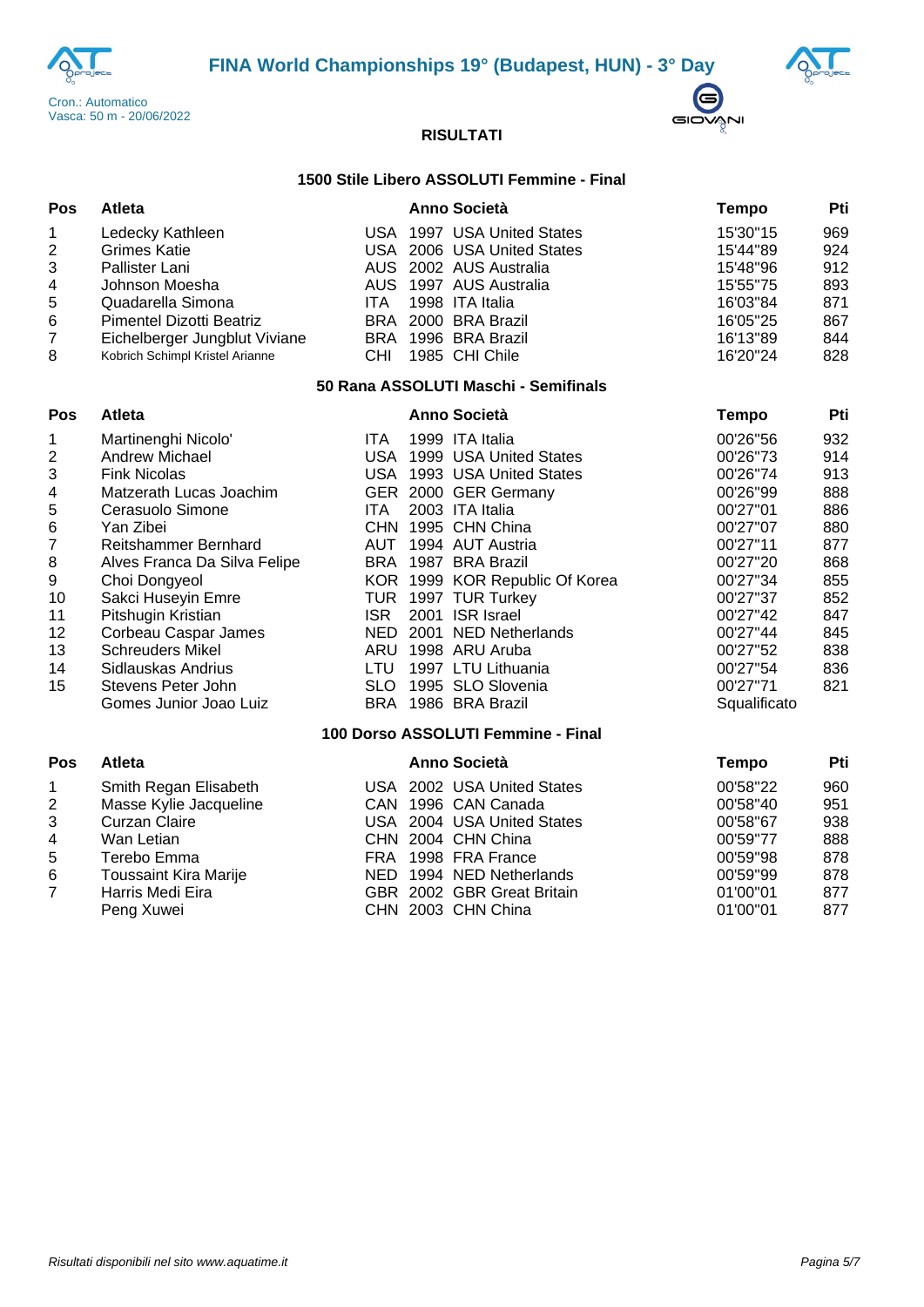





## **100 Dorso ASSOLUTI Maschi - Final**

| Pos            | <b>Atleta</b>                    |            | <b>Anno Società</b>        | Tempo    | Pti  |
|----------------|----------------------------------|------------|----------------------------|----------|------|
| $\mathbf{1}$   | Ceccon Thomas                    | <b>ITA</b> | 2001 ITA Italia            | 00'51"60 | 1014 |
| 2              | Murphy Ryan                      |            | USA 1995 USA United States | 00'51"97 | 993  |
| 3              | Armstrong Hunter Joseph          |            | USA 2001 USA United States | 00'51"98 | 992  |
| 4              | Ndoye Usage Ndoye Brouard Yohann |            | FRA 2000 FRA France        | 00'52"50 | 963  |
| 5              | <b>Christou Apostolos</b>        |            | GRE 1996 GRE Greece        | 00'52"57 | 959  |
| 6              | <b>Masiuk Ksawery</b>            |            | POL 2004 POL Polonia       | 00'52"75 | 949  |
| $\overline{7}$ | Irie Ryosuke                     |            | JPN 1990 JPN Japan         | 00'52"83 | 945  |
| 8              | Glinta Robert Andrei             |            | ROU 1997 ROU Romania       | 00'53"63 | 903  |

#### **200 Stile Libero ASSOLUTI Femmine - Semifinals**

| Pos                       | Atleta                       |            |       | <b>Anno Società</b>                       | Tempo         | Pti |
|---------------------------|------------------------------|------------|-------|-------------------------------------------|---------------|-----|
| 1                         | Anderson Freya Ann Alexandra |            |       | GBR 2001 GBR Great Britain                | 01'56"05      | 922 |
| $\overline{2}$            | <b>Wilson Madison</b>        | AUS.       |       | 1994 AUS Australia                        | 01'56"31      | 916 |
| $\ensuremath{\mathsf{3}}$ | O'Callaghan Mollie           | <b>AUS</b> |       | 2004 AUS Australia                        | 01'56"34      | 915 |
| 4                         | <b>Bonnet Charlotte</b>      | FRA.       |       | 1995 FRA France                           | 01'56"54      | 911 |
| 5                         | Yang Junxuan                 | <b>CHN</b> |       | 2002 CHN China                            | 01'56"75      | 906 |
| 6                         | <b>Ruck Taylor</b>           |            |       | CAN 2000 CAN Canada                       | 01'56"80      | 905 |
| 7                         | Gose Isabel Marie            |            |       | GER 2002 GER Germany                      | 01'56"82      | 904 |
| 8                         | Tang Muhan                   |            |       | CHN 2003 CHN China                        | 01'56"87      | 903 |
| 9                         | Smith Leah                   | USA        |       | 1995 USA United States                    | 01'56"90      | 902 |
| 10                        | <b>Weinstein Claire</b>      | <b>USA</b> |       | 2007 USA United States                    | 01'56"94      | 901 |
| 11                        | Fairweather Erika Jane       | NZL        |       | 2003 NZL Nuova Zelanda                    | 01'57"43      | 890 |
| 12                        | <b>Balduccini Stephanie</b>  | BRA        |       | 2004 BRA Brazil                           | 01'57"54      | 888 |
| 13                        | Fain Katja                   | SLO.       |       | 2001 SLO Slovenia                         | 01'58"00      | 877 |
| 14                        | Segel Janja                  | SLO.       |       | 2001 SLO Slovenia                         | 01'58"10      | 875 |
| 15                        | Steenbergen Marrit           | <b>NED</b> |       | 2000 NED Netherlands                      | 01'58"93      | 857 |
|                           | <b>Oleksiak Penny</b>        | CAN        |       | 2000 CAN Canada                           | Squalificato  |     |
|                           |                              |            |       | 200 Farfalla ASSOLUTI Maschi - Semifinals |               |     |
| <b>Pos</b>                | <b>Atleta</b>                |            |       | <b>Anno Società</b>                       | Tempo         | Pti |
| 1                         | <b>Milak Kristof</b>         |            |       | HUN 2000 HUN Hungary                      | 01'52"39      | 956 |
| ົ                         | Hondo Tomoru                 | IDNI       | റ∩∩ 1 | <b>IDNI</b> Johan                         | $04!E$ $4!04$ | 01G |

|    | MIIAK Kristof          |            | HUN 2000 HUN HUNGARY        | UT 52 39 | ႸჂႦ |
|----|------------------------|------------|-----------------------------|----------|-----|
| 2  | Honda Tomoru           | JPN.       | 2001 JPN Japan              | 01'54"01 | 916 |
| 3  | Ponti Noe'             | SUI        | 2001 SUI Switzerland        | 01'54"20 | 911 |
| 4  | Marchand Leon          |            | FRA 2002 FRA France         | 01'54"32 | 908 |
| 5  | Urlando Gianluca       |            | USA 2002 USA United States  | 01'54"50 | 904 |
| 6  | Kenderesi Tamas        |            | HUN 1996 HUN Hungary        | 01'54"79 | 897 |
|    | Razzetti Alberto       | ITA.       | 1999 ITA Italia             | 01'54"87 | 895 |
| 8  | Guy James George       |            | GBR 1995 GBR Great Britain  | 01'54"91 | 894 |
| 9  | Chmielewski Krzysztof  |            | POL 2004 POL Polonia        | 01'55"01 | 892 |
| 10 | Niu Guangsheng         |            | CHN 2004 CHN China          | 01'55"27 | 886 |
| 11 | <b>Zirk Kregor</b>     | EST.       | 1999 EST Estonia            | 01'55"62 | 878 |
| 12 | Carini Giacomo         | ITA.       | 1997 ITA Italia             | 01'55"74 | 875 |
| 13 | Terada Takumi          | <b>JPN</b> | 1998 JPN Japan              | 01'56"07 | 868 |
| 14 | Gomes De Deus Leonardo | <b>BRA</b> | 1991 BRA Brazil             | 01'56"18 | 865 |
| 15 | Wang Eddie Kuan Hung   |            | TPE 2002 TPE Chinese Taipei | 01'56"23 | 864 |
| 16 | Julian Trenton         |            | USA 1998 USA United States  | 01'56"45 | 859 |